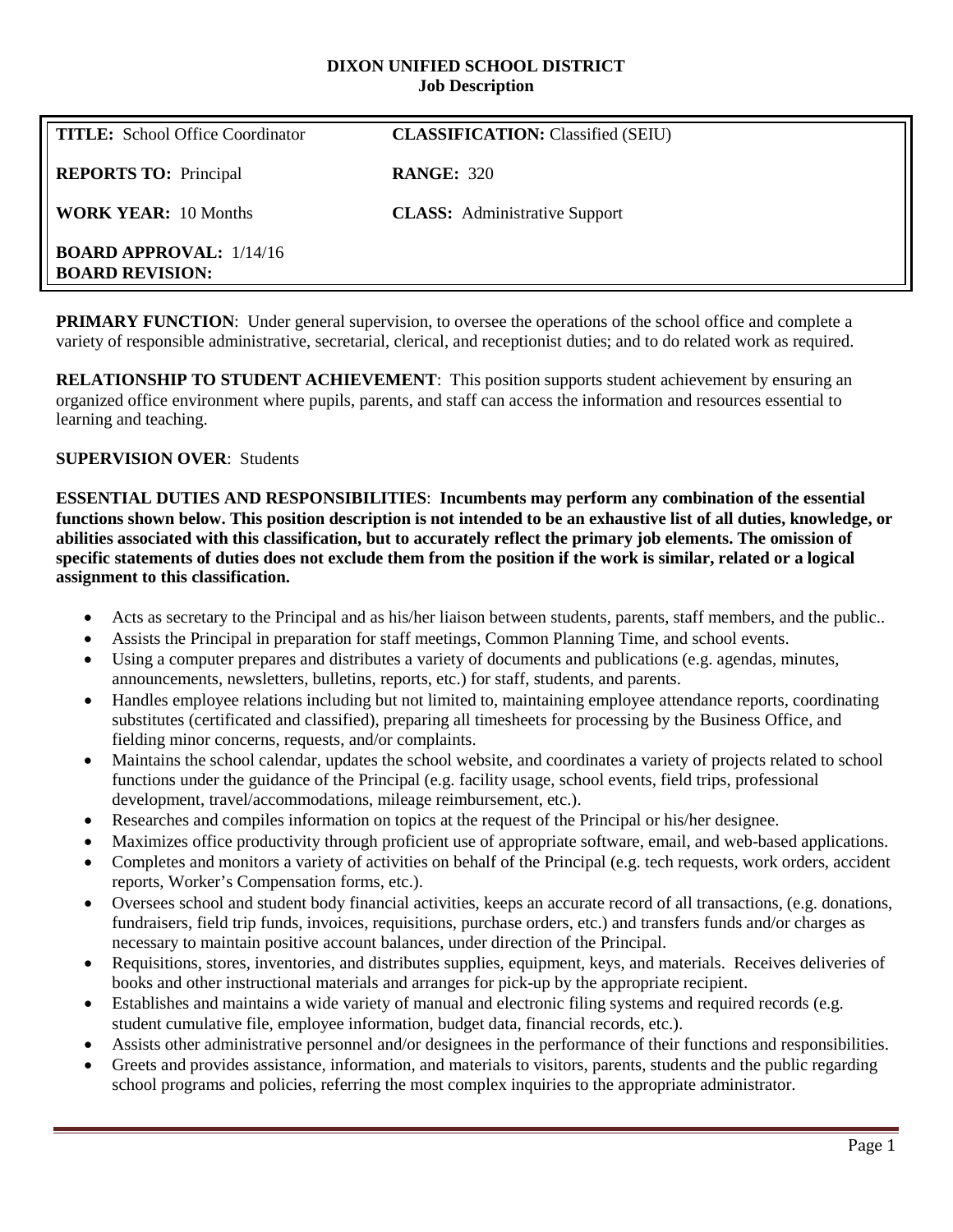- Uses discretion and knowledge to resolve problems for students, parents, staff, and the public not requiring the attention of an administrator.
- Greets and orients substitute teachers by providing them with necessary information and materials.
- Conducts routine clerical duties such as, composing/compiling/sending correspondence, scheduling appointments, preparing/completing reports/forms, sorting/distributing mail, operating standard office machines, filing documents, answering/screening/directing telephone calls, etc.
- May assist the Attendance Secretary or School Secretary in the performance of his/her duties.
- Assigns work to and oversees the performance of student office aides.
- Monitors the behavior of students in the office waiting area and refers them to the appropriate administrator as necessary.
- Administers first aid and routine care to pupils in the absence of a school nurse and contacts parents, professional help, and/or emergency response personnel when appropriate; completes and submits accident reports.
- Cares for, supervises, controls, and protects students in a manner commensurate to assigned duties and responsibilities.
- Completes other reasonable duties as assigned.

# **TRAINING, EDUCATION, AND EXPERIENCE:**

- High school diploma or the equivalent.
- Associate Degree or a minimum of 60 units from a WASC accredited college or university highly preferred.
- Three or more years' experience in clerical/office work OR an equivalent combination of experience and education from which comparable knowledge, skills, and abilities have been achieved.
- Bilingual in English and Spanish highly desirable.
- Prior experience working in a public school setting preferred.

# **LICENSES AND OTHER REQUIREMENTS:**

- Fingerprint/criminal justice clearance.
- Possession of a negative TB risk assessment certificate and, if risk factors are identified, a negative TB examination, that is no more than 60 days old and renewable at least once every four years.
- CPR and first aid certification offered and required by the District yearly.

## **KNOWLEDGE AND ABILITIES: The following outline of essential knowledge, abilities, and physical requirements is not exhaustive and may be supplemented as necessary in accordance of the job.**

## KNOWLEDGE OF\*:

- District and school policies.
- Modern office practices and procedures.
- Correct English usage, composition, grammar, spelling, and punctuation.
- Basic mathematical skills.
- Computer procedures, software, and applications.

## ABILITY TO\*:

- Operate a computer to input, update, and access a variety of records, information, and data.
- Operate a computer to generate queries, reports, lists, and summaries.
- Operate a variety of modern office machines and equipment.
- Use District software such as the student information system (Aeries).
- Read, learn, interpret, and make minor decisions in accordance with District and school policies, programs, mission, and vision.
- Establish priorities to plan and coordinate projects.
- Perform a variety of routine clerical duties and develop and maintain organizational systems.
- Demonstrate proficiency in keyboarding and typing.
- Analyze situations and suggest appropriate action(s).